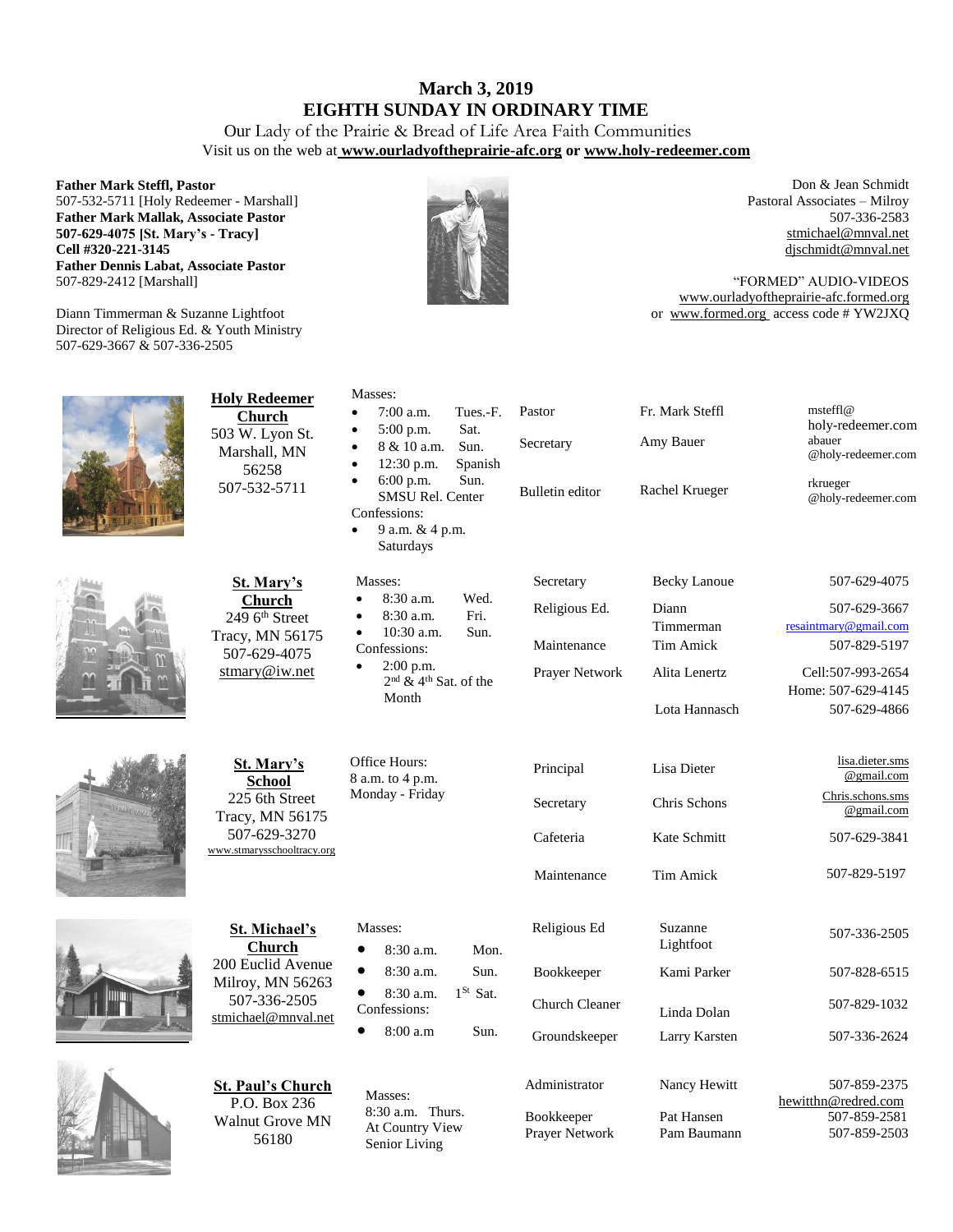#### **UP COMING AT OUR LADY OF THE PRAIRIE AREA FAITH COMMUNITY:**

| Sun. Mar. 3         | EIGHTH SUNDAY IN ORDINARY TIME (MASS TIMES HAVE TRADED TODAY) |                                                                                                 |  |  |  |
|---------------------|---------------------------------------------------------------|-------------------------------------------------------------------------------------------------|--|--|--|
|                     | 8:00 a.m.                                                     | <b>CCW Rosary at St. Mary's in Tracy</b>                                                        |  |  |  |
|                     | 8:30 a.m.                                                     | Mass at St. Mary's in Tracy                                                                     |  |  |  |
|                     |                                                               | +Lennard Nydell                                                                                 |  |  |  |
|                     | 10:00 a.m.                                                    | <b>Confessions at St. Michael's in Milroy</b>                                                   |  |  |  |
|                     | $10:30$ a.m.                                                  | Mass at St. Michael's in Milroy                                                                 |  |  |  |
|                     | $11:00$ a.m.                                                  | +David Louwagie<br><b>St. Michael's Men's Dinner</b>                                            |  |  |  |
| Mon. Mar. 4         | 8:30 a.m.                                                     |                                                                                                 |  |  |  |
|                     |                                                               | Mass at St. Michael's in Milroy<br>+Lenore Rohlik                                               |  |  |  |
|                     |                                                               | Spirit Day at St. Mary's School                                                                 |  |  |  |
|                     | $7:00$ p.m.                                                   | CCW Meeting at St. Michael's in Milroy-Please come and join us.                                 |  |  |  |
| Tues. Mar. 5        |                                                               | Healing & Deliverance Prayer Day at St. Michael's in Milroy                                     |  |  |  |
|                     | $6:00$ p.m.                                                   | AFC Council Meeting at. St. Michael's Rectory in Milroy                                         |  |  |  |
|                     | 7:00 p.m.                                                     | St. Michael's Parish Council Meeting at St. Michael's Rectory in Milroy                         |  |  |  |
| Wed. Mar. 6         | <b>ASH WEDNESDAY</b>                                          |                                                                                                 |  |  |  |
|                     |                                                               | <b>CONTRIBUTIONS TO SUPPORT THE CHURCH IN CENTRAL &amp; EASTERN EUROPE</b>                      |  |  |  |
|                     | 8:30 a.m.                                                     | School Mass, Gr. 5 <sup>th</sup> /6 <sup>th</sup> . at St. Mary's in Tracy<br>+Mildred Blesener |  |  |  |
|                     |                                                               | <b>NO FAITH FORMATION CLASSES</b>                                                               |  |  |  |
|                     | 5:30 p.m.                                                     | Mass at St. Michael's in Milroy                                                                 |  |  |  |
|                     |                                                               | For Youth of St. Michael                                                                        |  |  |  |
|                     | 7:00 p.m.                                                     | Mass at St. Mary's in Tracy                                                                     |  |  |  |
|                     |                                                               | +Jean Lamfers                                                                                   |  |  |  |
| Thurs. Mar. 7       | $8 - N00n$                                                    | <b>Adoration at St. Michael's Rectory in Milroy</b>                                             |  |  |  |
|                     | 8:30 a.m.                                                     | <b>Mass at Country View in Walnut Grove</b>                                                     |  |  |  |
|                     |                                                               | +Pearl VanDeWiele                                                                               |  |  |  |
|                     | 5:30 p.m.                                                     | Bp. Grace 4 <sup>th</sup> Degree KC Meeting                                                     |  |  |  |
| Fri. Mar. 8         | 8:30 a.m.                                                     | Mass at St. Mary's in Tracy                                                                     |  |  |  |
|                     |                                                               | $+ Joe Cooreman$                                                                                |  |  |  |
|                     | $2:00$ p.m.                                                   | Stations of the Cross at St. Mary's in Tracy<br>SCRIP order/pick up at St. Mary's School        |  |  |  |
| Sat. Mar. 9         | $2:00$ p.m.                                                   | <b>Confessions at St. Mary's in Tracy</b>                                                       |  |  |  |
|                     |                                                               |                                                                                                 |  |  |  |
| <b>Sun. Mar. 10</b> | FIRST SUNDAY OF LENT                                          |                                                                                                 |  |  |  |
|                     | $8:00$ a.m.                                                   | <b>Confessions at St. Michael's in Milroy</b>                                                   |  |  |  |
|                     | 8:30 a.m.                                                     | Mass at St. Michael's in Milroy<br>+Margaret Gilb                                               |  |  |  |
|                     |                                                               | 2ND COLLECTIONS - BLACK AND INDIAN MISSIONS-MILROY & TRACY                                      |  |  |  |
|                     | $10:00$ a.m.                                                  | <b>CCW Rosary at St. Mary's in Tracy</b>                                                        |  |  |  |
|                     | 10:30 a.m.                                                    | Mass at St. Mary's in Tracy                                                                     |  |  |  |
|                     |                                                               | +Wayne Steffes                                                                                  |  |  |  |
|                     |                                                               |                                                                                                 |  |  |  |

**Baptisms:** Contact Priest to set up a date.

**Marriages:** Contact Priest at least six months in advance of proposed wedding date.

**Hospitalized or ill parishioners**: Contact Priest.

**New Ulm Diocese Catholic Charities:** Counseling & Adoptions toll-free 1-866-670-5163

**Pray for safety for all those serving in the military from our families and from our communities especially:** Aaron Moudry, Samantha & Lucas Karnes, Troy Sik, Joe Goodnow, Stuart Stroman, Patrick Carnahan, Brad & Andrea Bond, Travis Davis, Martin Hamsa, Cole DeBlieck, Patricia Baker, Pat Weisbrich, and Troy Baumann.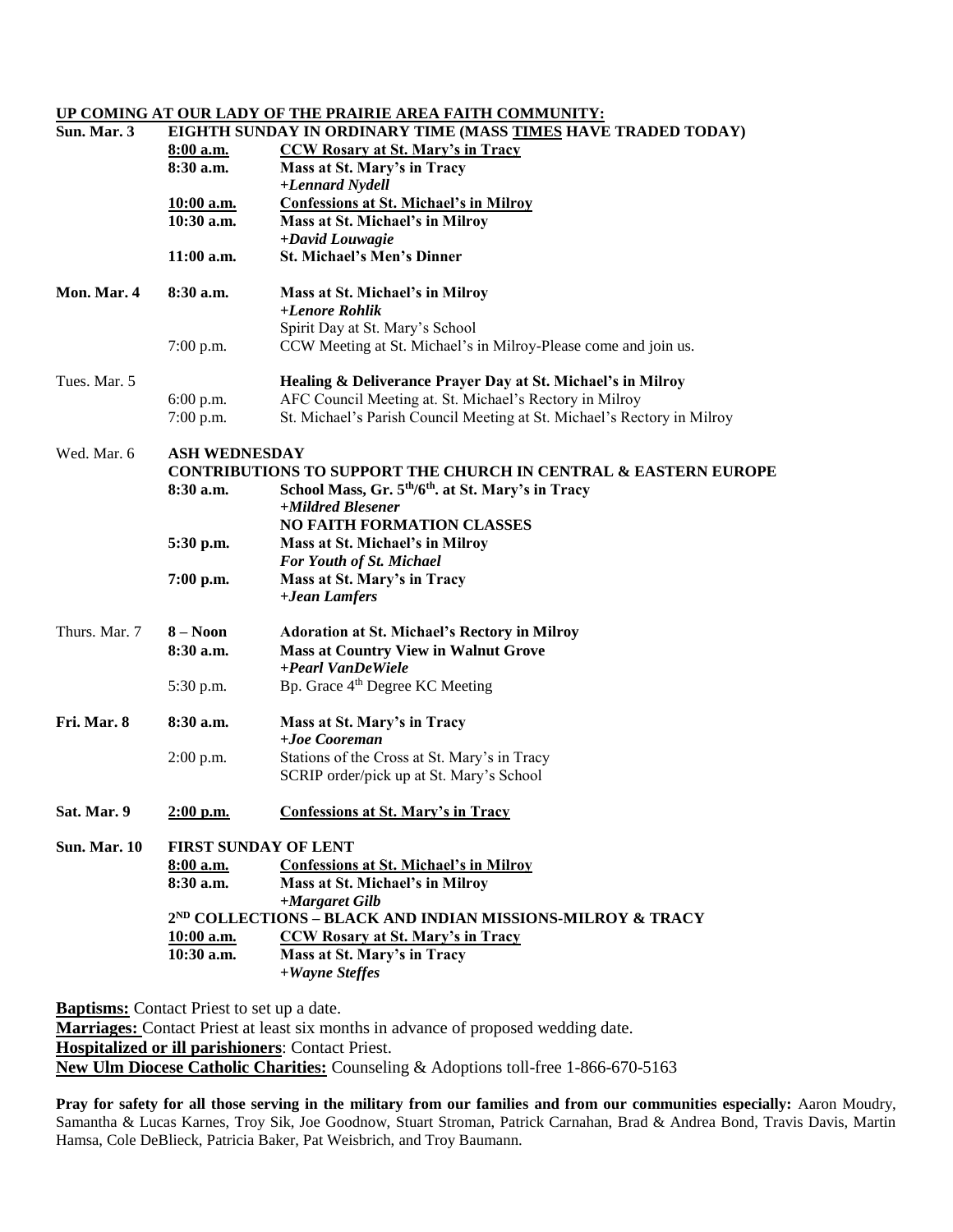**Prayer Network prayers for healing for all the sick and other needs in the area faith community especially:** Sandy Alcorn, Don Allex, Kevin & Kim Arnold, Bob Brewers, Maia Brooks, Linda Bruns, Piyaunch "Bee" Chompsob, Scott Daggett, Loanne Johns Dale, Delmar Debbaut, Paul DeSmith, Lisa Driessan, Rachel Ewertz, Gavin Fischer, Mike Foley, Kelly Garner, Phillip Goblish, Theresa Hansen, Glad Henning, Rachel Hubner, Vera James, Nick Jenniges, Joe, Lillian Johannes, Alyssa Kirk, Barb Knutson, Leonard Lanoue, Jim Larsen, Nathan Lewis, Carol Louwagie, Kristine Lunsford, Vonnie & Chuck Lutz, Beatrice Maeyaert, Bob McCoy, Fr. Bob Mraz, Al Rolling, Amy Sik, Someone Needs Healing, Someone Having Surgery, Ron & Evie Stadick, Lawrence Stassen, Dee Thatcher, John Thomas, Maurice VanDeWiele, Cathy Verly, Lloyd Welu, Tudy Will & for 4 special intentions. *If you know of someone who should be now removed from the sick list, please let the rectory know. Names will be left on the list for 1 month and then taken off, if you wish them put on again please contact the office we will gladly put them on again.*



#### **OUR LADY OF THE PRAIRIE FAITH COMMUNITY NEWS:**

**NOTE: PLEASE HAVE ANY ANNOUNCEMENTS FOR THE BULLETIN IN BY WEDNESDAY 10:00 A.M.** PLEASE SEND ALL **BULLETIN INFORMATION TO THE CHURCH OFFICE** - e-mail use[: stmary@iw.net](mailto:stmary@iw.net) or call the office 629-4075.

**IF YOU HAVE ANY INFORMATION FOR THE AFC WEBSITE** – E-MAIL IT TO BECKY LANOUE AT [stmary@iw.net.](mailto:stmary@iw.net)

**DID YOU MISS GETTING THE SUNDAY BULLETIN**?- Feel free to look up the website to find the Sunday Area Faith Community bulletin, the Area Faith Community monthly calendar, and other information at the OUR LADY OF THE PRAIRIE WEBSITE: [www.ourladyoftheprairie-afc.org.](http://www.ourladyoftheprairie-afc.org/)

**AFC COUNCIL MEETING ON MARCH 5, AT ST. MICHAEL'S RECTORY AT 6:00 PM**. We are looking for new members to serve on this council. If interested please contact Patty Lessman.

#### **CCW NEWS**

**TRACY: Next Large Function**—St. Elizabeth: Betty VanKeulen & Mary Jo Henkel **Next Small Function –** St. Elizabeth: Betty VanKeulen & Mary Jo Henkel **SHEPHERD OF THE FIELD for 2017-18: For St. Mary's in Tracy – Fr. Ron Huberty**, Church of Sts. Peter & Paul, P.O. Box 49, Ivanhoe, MN 56142-0049, Ordination Date July 15, 1990, Birthday June 2. **MILROY**: Next Funeral is Circle 1. **SHEPHERD OF THE FIELD for 2017-18: For St. Michael's in Milroy –Rev. Germain Rademacher,** Ridgeway, 720 23rd St. N. Apt. 201, New Ulm, MN 56073, Ordination Feb. 23, 1958, Birthday Dec. 4.

**"IT FELT LIKE A HONEYMOON... I couldn't wait to get home and see her at the end of the day." -** *husband who attended a Worldwide Marriage Encounter***.** Bring back the honeymoon in your marriage. The next available **Weekends** are Apr 26-28, 2019 in HUTCHINSON, MN and Nov 15-17, 2019 in OWATONNA, MN. Early registration is highly recommended. For more information visit our website at: **southmnwwme.org** or contact Miki at [applications@southmnwwme.org](mailto:wmandbethnickles@hotmail.com) or 507-227-8229.

#### **COME AND ENJOY BRUNCH WITH BISHOP JOHN M. LEVOIR**

The 5th Annual Benefit for Catholic Schools – Brunch with the Bishop will be on Sunday, March 24, 2019, at 11:00 a.m. (serving will end at noon). The brunch will be held at Church of the Holy Redeemer (Roncalli Room), 503 W Lyon Street, Marshall. Bishop John M. LeVoir will assist in serving the brunch and greeting those attending. Guests will be asked for a free-will offering. Free-will donations will be allocated with 75% of the donations benefitting the diocesan endowments supporting Catholic schools and 25% to the local hosting school, Holy Redeemer. Donors will also have the opportunity to specify the allocation of any additional contributions. No reservations necessary.

**ADULT GRIEF SUPPORT** beginning Feb, 4 – March 11, 2019 at Redwood Area Hospital. Give yourself the opportunity to work through your own grief, gain strength and experience the care and support of others in the group. There is no cost to participate. It is important to attend all six sessions if possible. For more information on the support group or to register, please call Chelsey Gniffke at the Carris Health – Redwood Hospital at 507-637-4617.

**THE CATHOLIC DAUGHTERS** of the Americas local Court St. Joan of Arc #1291 is offering a \$500.00 scholarship to a 2019 graduating Catholic girl who plans to continue her formal education. She must be a member of Holy Redeemer Parish or any of the adjacent Catholic parishes that do not have a Catholic Daughter Court. Applications are available at the Holy Redeemer Parish office or from Lois Novosad, 710 N 6<sup>th</sup> St., Marshall, MN 56258. Phone:507-532-5236. Complete forms, including letters of recommendations, must be returned to Lois Novosad no later than April 15<sup>th</sup>.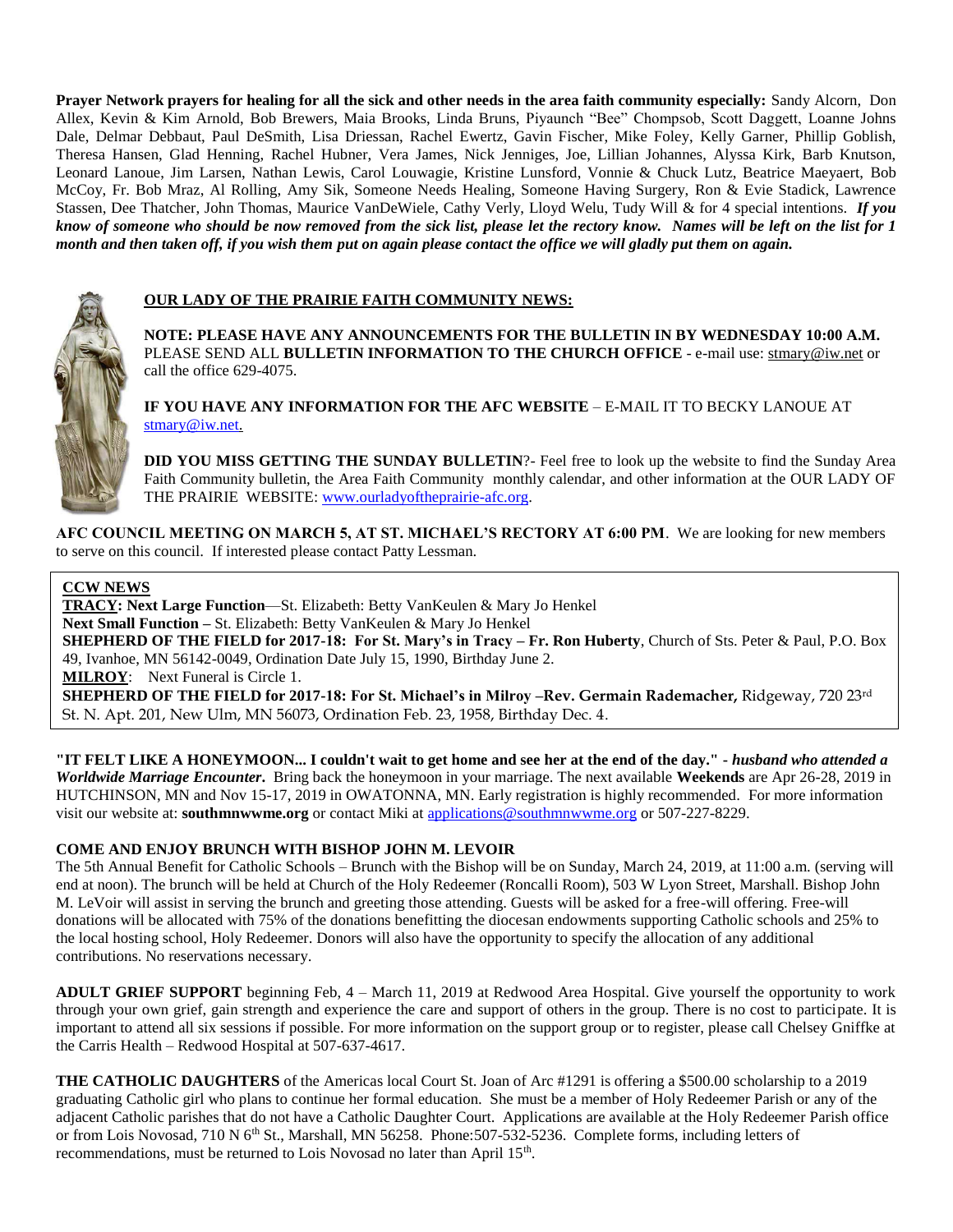**WIDOWED, DIVORCED OR SEPARATED??** Beginning Experience of SW MN, is offering a Weekend Retreat that provides an individual with the opportunity to encounter self and to grow with a purpose to achieve inner peace. The experience is to help close the door gently on the past and move on with renewed hope and purpose. The weekend retreat will be held at Shetek Lutheran Ministries and is scheduled for April 12th-14th. Deadline for registrations is April 5th. Email [swmnbe@gmail.com](mailto:swmnbe@gmail.com), Or call/text MaryAnn 507-828-2866, Laurie 507-829-4004, Tim 507-530-6379.



## **AREA FAITH COMMUNITY RELIGIOUS EDUCATION NEWS**

**THIS WEEK** we will not be having religious education classes as it is Ash Wednesday. Please attend mass with your families. There will be a sign in at the back of the church for all students to sign in.

**7 TH - 12TH GRADERS**: Please consider joining us at the Banquet in Sioux Falls on March 20th. If you are interested in going, please contact Suzanne  $\omega$  St. Michael's or Diann  $\omega$  St. Mary's. There is a sign up in the back of church. A permission form will be needed if you plan to attend. We are also looking for donations for this event as well. There are envelopes in the back of the church.

1<sup>ST</sup> COMMUNION STUDENTS/FAMILIES: Mark your calendars for the 1<sup>st</sup> Communion Retreat on April 13<sup>th</sup> from 1:00-4:00 pm. Please work on your packets and hand in Baptismal information ASAP.

**CONFIRMATION STUDENTS:** Remember to have a sponsor chosen by March 15<sup>th</sup>, and remember to bring mass notes with you if you attend mass at another AFC. Please staple a copy of the bulletin to your notes.

**OUR CATHOLIC HEART WORK CAMP** youth will be selling rolls in Tracy on March 3<sup>rd</sup>, and in Milroy on March  $10<sup>th</sup>$ .

# **ST. MARY'S AREA FAITH COMMUNITY CATHOLIC SCHOOL:**

Sunday, March 3<sup>rd</sup>, 8:30 Mass at St. Mary's (Please note the change in Mass time.) 10:30 Mass at St. Michael. **Monday, March 4th**, Spirt Day ~ wear your St. Mary's clothing. **Tuesday, March 5th ,** Band Lessons today. **Wednesday, March 6 th ,** Ash Wednesday Mass, 8:30, prepared by grades 5&6 Please wear appropriate clothing for mass, grades K-6. Thursday, March 7<sup>th</sup>, Band Lessons today. Preschool & Kindergarten Come & Go Open House, 5:30-7:00 p.m. **Friday, March 8 th ,** Stations of the Cross, 2:00 p.m.

**ALUMINUM CANS FOR THE TECHNOLOGY FUND** for St. Mary's School can be dropped off in the wagon behind St. Mary's Church.

**ST. MARY'S SCHOOL WEEKLY CALENDAR RAFFLE WINNERS:** Feb. 22 \$100 – Kent & Denise Weedman; Mar. 1 \$100 – Kody Kirsh..

**WOULD YOU LIKE TO SPONSOR A STUDENT'S TUITION?** Tuition at St. Mary's school is only \$1,875.00 a year for one child, or about \$200 a month. What a great investment in the future! Contact the school or parish office if you would like to help. Thank you



## **NEWS FROM ST. MARY'S IN TRACY**

**LOCKING THE CHURCH**: St. Mary's basement will be locked at about 2:30 p.m. and the upper church about 6 p.m. If you need to get a pie see Jan LaVoy or one of the staff to let you in. If you need to get inside for meetings or other needs, contact Keith Schons 507-629-4289 or Jan LaVoy 507-829-2755 to get the doors opened for you.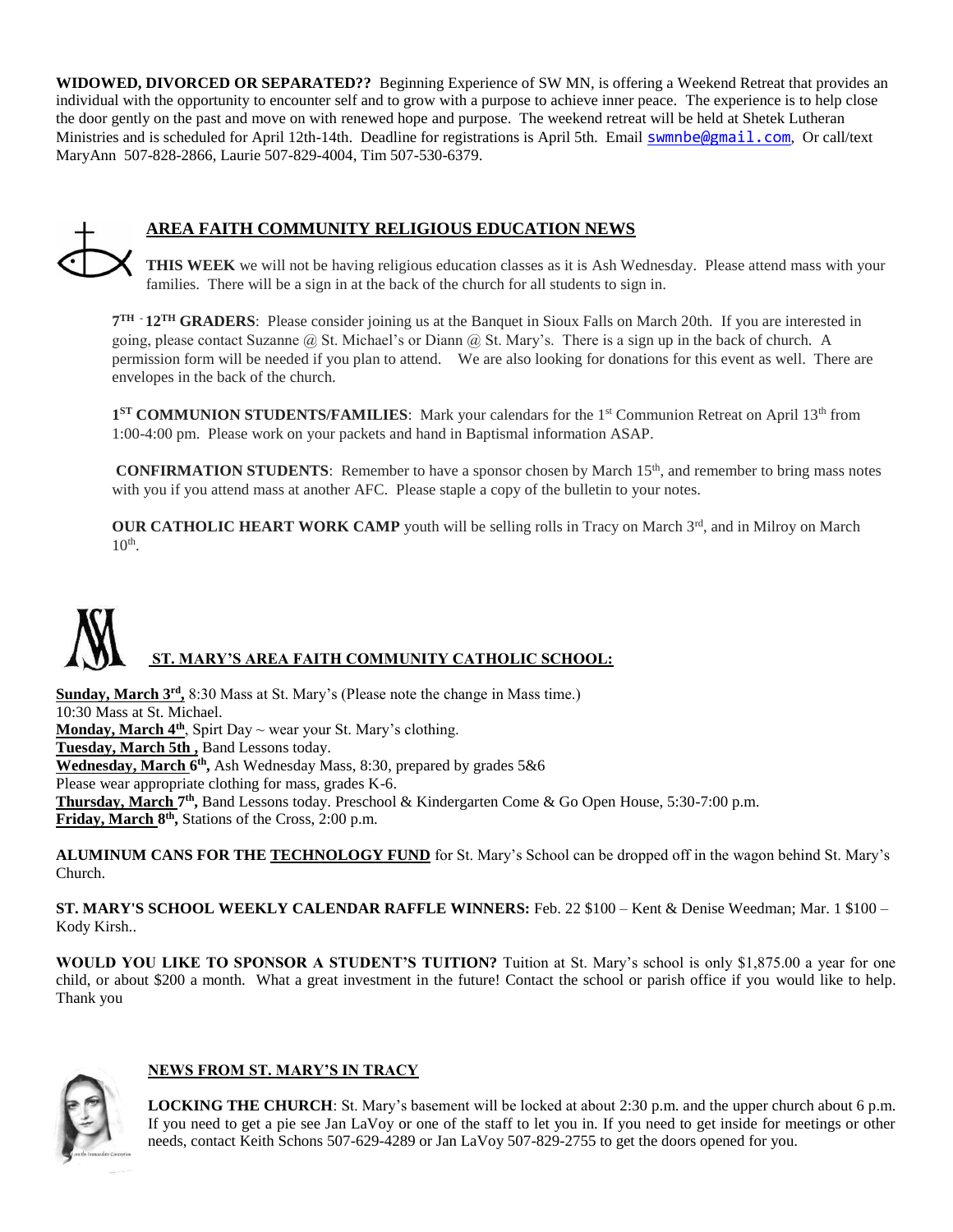**IF YOU ARE UNABLE TO ATTEND CHURCH**, and live in Tracy, you may receive communion weekly. Please contact Jeanine Vandendriessche @ 507- 212- 2018 for information.

**CCW SPRING GATHERING FOR DEANERY 2** - Mark your calendars - Tuesday, March 5th the CCW Deanery Spring Gathering will be here at St. Mary's in Tracy. Registration is at 5:00, Mass at 5:30, Meal at 6:30 followed by the speaker Deacon Michael McKeown at 7:00. He will be speaking on Spiritual Healing.

## **MONTH TWO - DEVELOPING BABY**

"I can suck my thumb now". The developing baby is now called a "fetus". She is making rapid progress developing all her external and internal organs. During the second month baby teeth form and fingers and toes are developing. Her ears, nose, lips and tongue can now be clearly seen. Brain waves can be recorded. The skeleton changes from cartilage to bone. The central nervous system is now functioning and so forty muscle sets begin their first exercise. By 8 weeks all body systems are present. This little one can now suck her thumb and is about two inches long. Thank you for praying for this precious little baby. Denise Weedman - Reverence Life Commission

## **Remember that Prayer Shawls are available in the back of Church.**

**TRACY AREA GARDENS AND QUILTS TOUR AND RAFFLE COMMITTEE** has set the date for July 10, 2019 with a July 11 rain date. Please mark your calendars! Plans are being made to tour in the Lake Shetek/Garvin area. Anyone knowing of places for hosting or anyone offering quilts for display please contact Jolynn Johns, Elise Lanoue or any of the other committee members. Thank you to Becky Averill for remaining on the committee for this event and welcome aboard to Rose Goltz and Fr. Mark Mallak for joining this directional committee. We will need many, many other willing hands to make this event a success. Please feel free to offer assistance if there is something you would like to help us with or please be willing to accept an invitation to service when the time comes. Thank you to Kim Roggatz for continuing to man the facebook page, to Denise Weedman for offering clerical service and Jan LaVoy for offering to help where needed.

**MISSION OF LOVE PROJECT 19TH YEAR**, look whatever \$2.00 donated can do. Provide corn, beans, rice to feed a FAMILY for a week at our Diocesan Mission at San Lucas Toliman in Guatamala. Also provide some school supplies. Imagine what \$10, \$20, \$30, \$40, \$50 or more can do. 100% goes to the mission and tax deductible. Make checks MISSION OF LOVE, put in envelope with your NAME and drop in collection at St. Mary's Parish or school office or give to Alita Lenertz. Your name goes on each card and sent to the mission. What a great Lenten alms given, also memorials for loved ones. Please be generous, note poster as you enter church You may contact Alita Lenertz, 507-629-4145 or 507-993-2654. Thank you!

*MARK YOU CALENDARS NOW!!* **ST. MARY'S DINNER, RAFFLE & SILENT AUCTION** will be held this year on Sunday, March 31. Contact Keith Schons 629-4289 if you would like to donate to the meat or place your donation in a well marked envelope in the collection. If you have a specific area you would like to work at please call Gwen Johnson 507 829-9321, Silent Auction items can be donated anytime. Please leave in the parish office Monday thru Friday 8-12 or contact Jan LaVoy 507 829-2755 to let her know that you are donating something. We are looking this year for more assistance with the Silent Auction. If you would like to help out in this way please call Jan LaVoy 507 829-2755 or Elise Lanoue 629-3252. Some exciting items are coming in for your bidding at our St. Mary's Dinner Silent Auction March 31**. Items presently in are**: *SMSU* Mustang bobble head and three Let's Ride Mustang T Shirts; *Grand Falls Casino and Golf Resort* has given a one night stay and lunch buffet for two; *Children's Museum of Southern Minnesota at Mankato* a one day family pass; *Sioux Falls Stampede* has offered 4 tickets for a seasonal game; *Minnesota Zoo* two admission tickets; *Old Log House Theate*r two tickets valid until February of 2020. These along with our St. Mary's prizes: Front row seating at the SMS Christmas program, one year parking and the spot in front of St Mary's for the 2019 Box Car Day parade. Keep watching as this list will be updated as things come in!

**COFFEE IS ALWAYS AVAILABLE,** ground & whole beans, \$10/bag. Contact Alita Lenertz, 507-629-4145.

## **OUR GIFTS TO GOD: Feb. 24, 2019 – NO MASS ATTENDED-SNOW BLIZZARD!**

(Weekly Budget Average Needed: \$3,923.07) **Money Counters Mar. 4, 2019** – Patty Lessman & Charlene Lenertz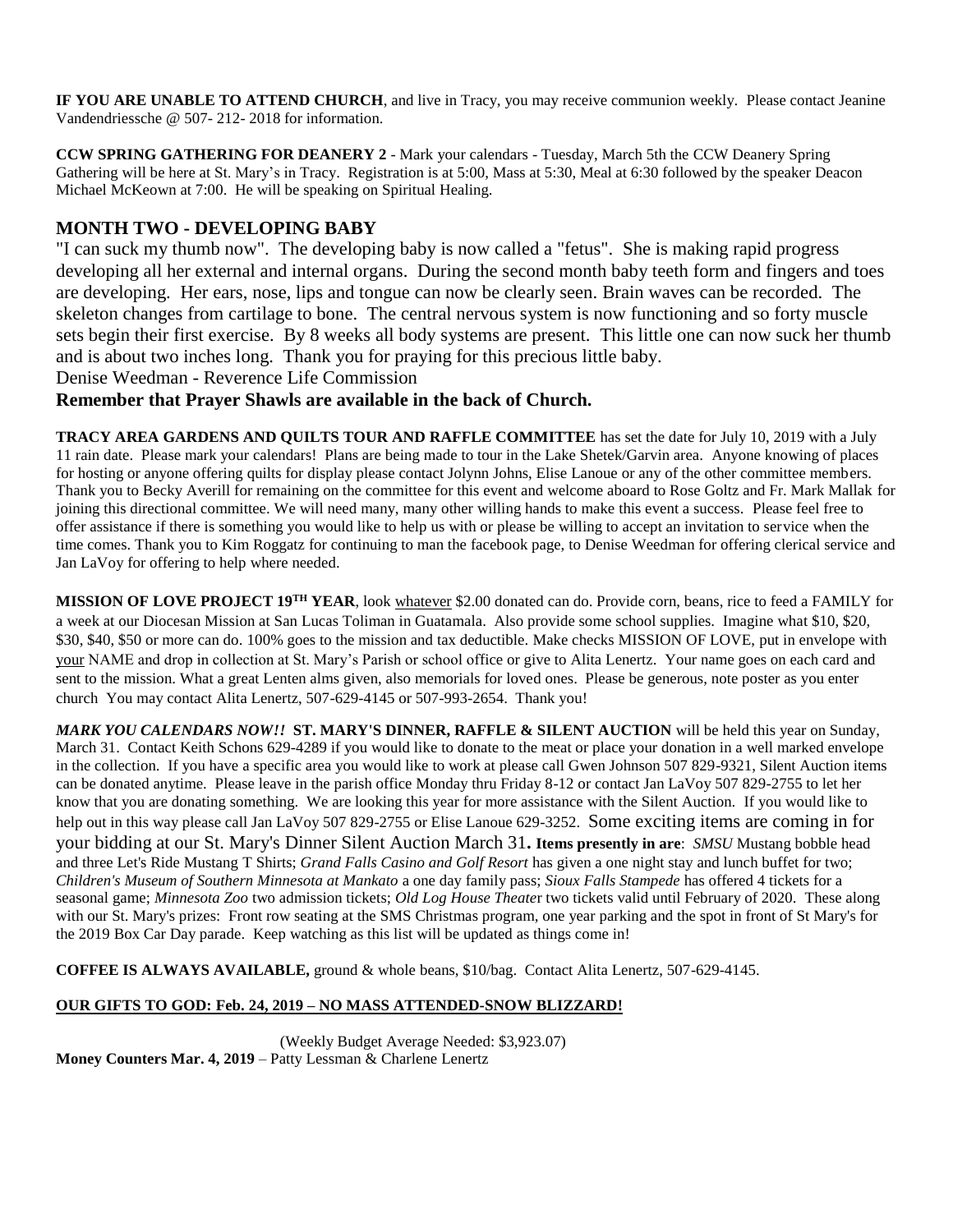#### **Liturgical Ministers for Wednesday, Mar. 6, 2019 at 7:00 p.m.-ASH WEDNESDAY**

Gifts: Gary & Patty Peterson **Lector:** Molly Peterson **Cantor:** Jen LaVoy **Eucharistic Ministers:** Mary Jo Henkel – Just 1 (NO PRECIOUS BLOOD) **Servers:** Nevin Marten, Jake Tauer, Hailee Roggatz **Ushers:** Dan Brewers, Dave Vandendriessche, Mitchell Benson, Rod Benson

### **Liturgical Ministers for Sunday, Mar. 10, 2019 at 8:30 a.m.**

**Gifts:** Lane Peterson & Family **Lector:** Jenna Buyck **Cantor:** Audrey LaVoy **Eucharistic Ministers:** Jeanette Lanoue, Richard & Sandy Tuszynski, Mary Jo Henkel, Jan LaVoy **Servers:** Lauren Verlinde, Lawton, Verlinde, Nolan Verlinde **Ushers:** Dan Brewers, Dave Vandendriessche, Mitchell Benson, Rod Benson **Prairie View Nursing Home Communions: Mar. 13 – Marianne, Mar. 20 – Alita, Mar. 27 – Fr. Mark**



## **NEWS FROM ST. MICHAEL'S IN MILROY**

**ADORATION** is held at St. Michael's Every Thursday from 8:00 – Noon in the CHAPEL at the Rectory. Everyone is encouraged to come spend some time with Jesus. If not an hour – just come for a short visit. **HE LONGS TO SEE US!**

**CHAR LIGHTFOOT AND BEV WELU** would like to say a **HUGE** thank-you for the donation of new musical instruments for our children's liturgy program on Sunday mornings. The kids love them. The anonymous gift was greatly appreciated!!!! Thank you for sharing your kids with us on Sunday mornings.

**ST. MICHAEL'S WILL BE HAVING A MEN'S DINNER ON SUNDAY, MARCH 3RD, FROM 11-1:00 P.M.** They will be serving pork loins, mashed potatoes and gravy, vegetables and a dessert. Free will offering will be accepted. St. Michael's Mass on Sunday, March 3, will start at **10:30 a.m**.

### **Stewardship Report for Feb. 24, 2019 – NO MASS ATTENDED-SNOW BLIZZARD!**

**Liturgical Ministers for Wednesday, Mar. 6, 2019 at 5:30 p.m. - ASHWEDNESDAY Gifts:** Eric Dolan Family **Organist:** Doris Cauwels **Cantor:** Suzanne Lightfoot **Lector:** Jean Walling **EHMC:** Becky Lanoue, Angie Orren – Just 2 (NO PRECIOUS BLOOD) **ASHES**: Becky Lanoue, Angie Orren, Alice Vroman, Eli Welu, Emily Welu, Taylor Mueller **Servers:** Margaret Dolan, Alex Schuh, David Schuh **Ushers:** Ron Schmidt, Jacob Welu, Cory Schmidt, Andy Schmidt

## **Liturgical Ministers for Sunday, Mar. 10 at 8:30 a.m.**

**Gifts:** Darek Kesteloot Family **Organist:** Carole Snyder **Cantor:** Moses Dolan **Lector:** Bob Dolan **EHMC:** Don Schmidt, Ken Lanoue **Servers:** Brady Larsen, Braylon Timmerman, Camille Dolan **Ushers:** Ron Schmidt, Jacob Welu, Ccory Schmidt, Andy Schmidt **Money Counters:** Melvin & Bev Welu, Ron Schmidt